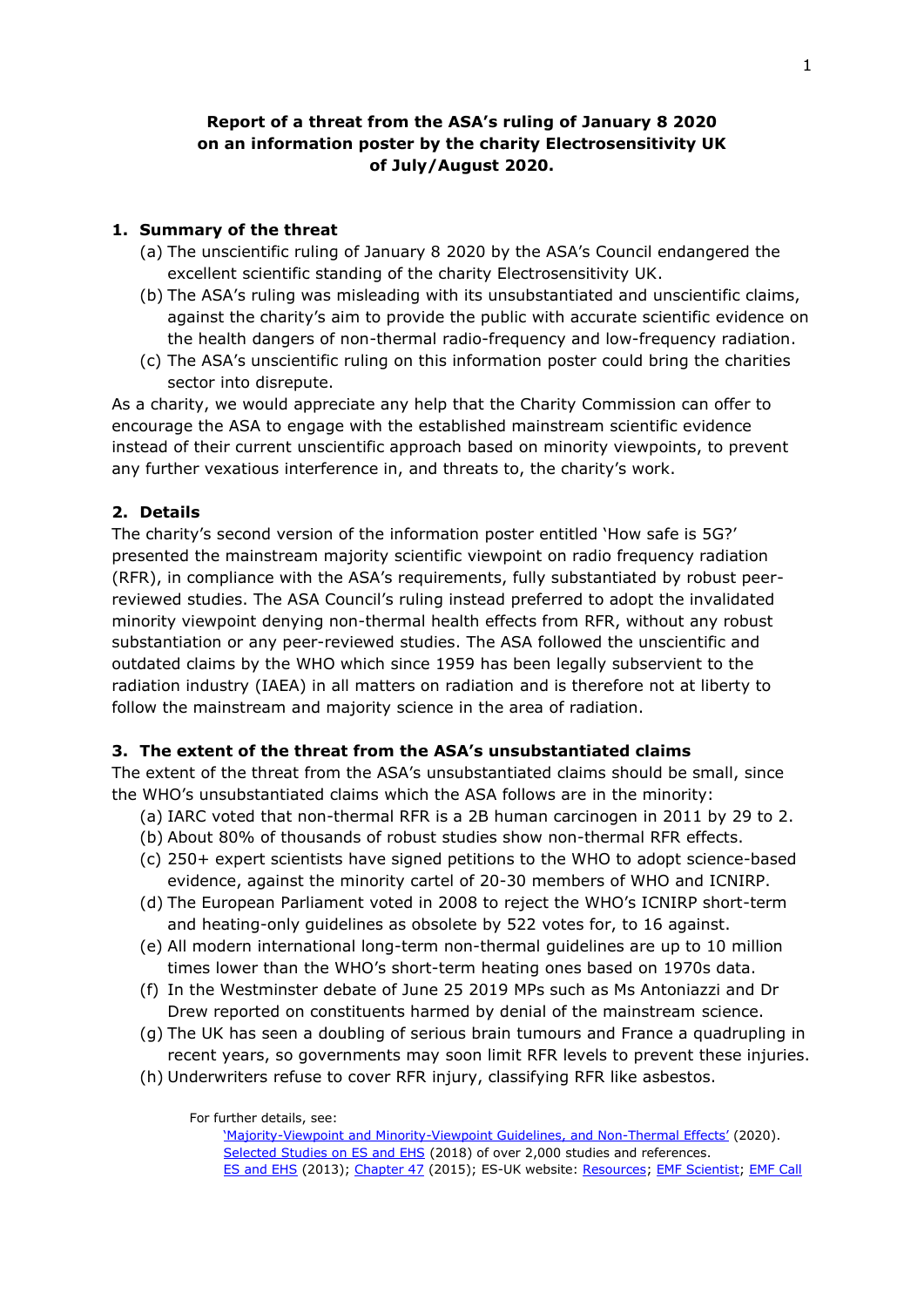### **4. Action already taken to mitigate damage by the ASA's unscientific claims**

### **(a) Trustees**

This potential damage to the charity's high scientific standing based on mainstream and majority-viewpoint evidence was shared among trustees from September 23 2019, the date of the ASA's first email. Since then trustees have been kept informed and have together reviewed and contributed to correspondence by the chair with the ASA's agent, presenting the requisite substantiation against the ASA's unscientific claims.

### **(b) The 800,000 people in the UK severely affected by RFR**

The charity was founded in 2003 to help the people in the UK, over 800,000 according to government-sponsored surveys, severely affected by RFR. We endeavoured to provide information to these people about this serious threat from the ASA's ruling by posting the charity's responses to the ASA on the charity's website [\(Submissions\)](http://www.es-uk.info/submissions/). This has enabled those with access to the internet to follow the situation which so closely affects their health, jobs and housing.

We recognise, however, that those people most severely affected by RFR are sometimes forced to abandon their homes and live in tents or caravans in any remote areas of the UK they can find still free from RFR from phone masts, mobile phones and Wi-fi; such people may still be unaware.

# **5. The nature of future threats from the ASA's unscientific claims**

#### **(a)The unscientific claims by the ASA's Council, in general**

The trustees regard the unscientific opinions of the ASA's Council, financed by advertisers including mobile phone companies and backed by a government anxious for mobile phone tax revenues, as an ongoing threat over which the trustees have no control until the ASA adopts mainstream science based on robust peer-reviewed studies. So far, since their first objections in 2017, the ASA has not provided a single peer-reviewed study proving its claim that non-thermal RFR is safe, or proving that the many thousands of peer-reviewed studies showing that RFR is unsafe are all wrong.

**(b)The ASA's unscientific claims denying the existence of non-thermal effects and thus denying the existence of the charity's raison d'être**

If the ASA still follows the WHO's minority and invalidated viewpoint in this area, as it states it does, then it also denies the existence of all adverse non-thermal RFR effects, despite mainstream scientific evidence of the last two centuries proving such effects beyond reasonable doubt.

This means that, in effect, the ASA denies the very reason for the charity's existence, as the WHO has done since 2005 in its support of the wireless industry and in accordance with the WHO's legal subservience to the IAEA and the industry in all matters of radiation.

**6. Future action to mitigate the threats from the ASA's unscientific claims**  The trustees will continue to take appropriate action to mitigate or minimise threats from the ASA by ensuring as far as possible that they continue to adopt the ASA's requirement of majority, mainstream robust science for information posters.